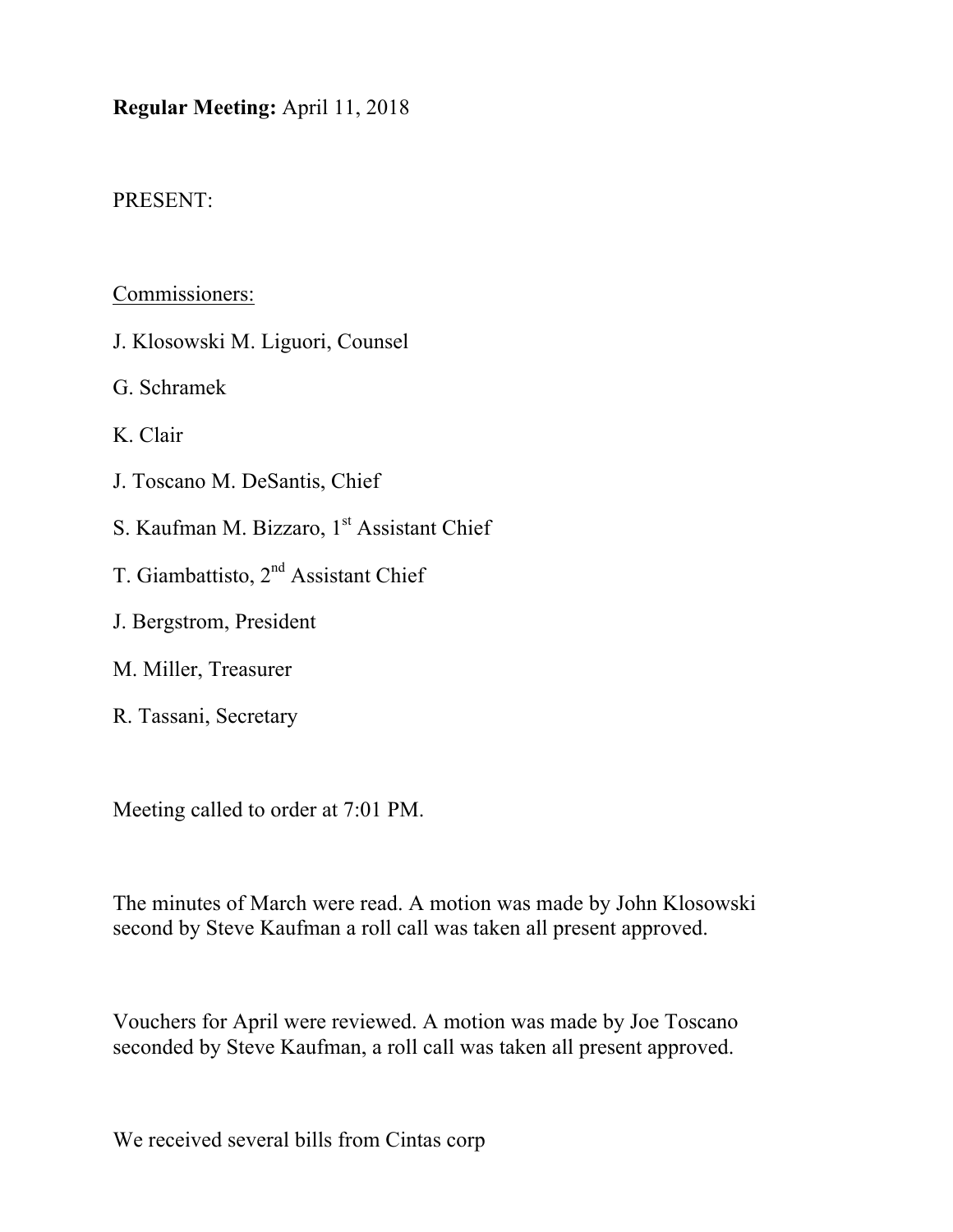. We will not pay anything since service was cancelled .

Correspondence

A medical clearance for badge number 569 was reviewed.A motion was made by Joe Toscano seconded by Steve Kaufman a roll call was taken all present approved.

Computer Communication and Radio

We are reviewing the bills from A1 computer, from 2016 to now. Our contract price is \$115 an hour not \$135 as we have been charged.

A motion was made by Ken Clair seconded by Gerry Schramek to purchase some module for work orders for the red alert system

Facilities

The light pole is out in the parking lot. The station one drain hasn't been fixed working on calling to get prices for ceiling tiles and the patio at station one.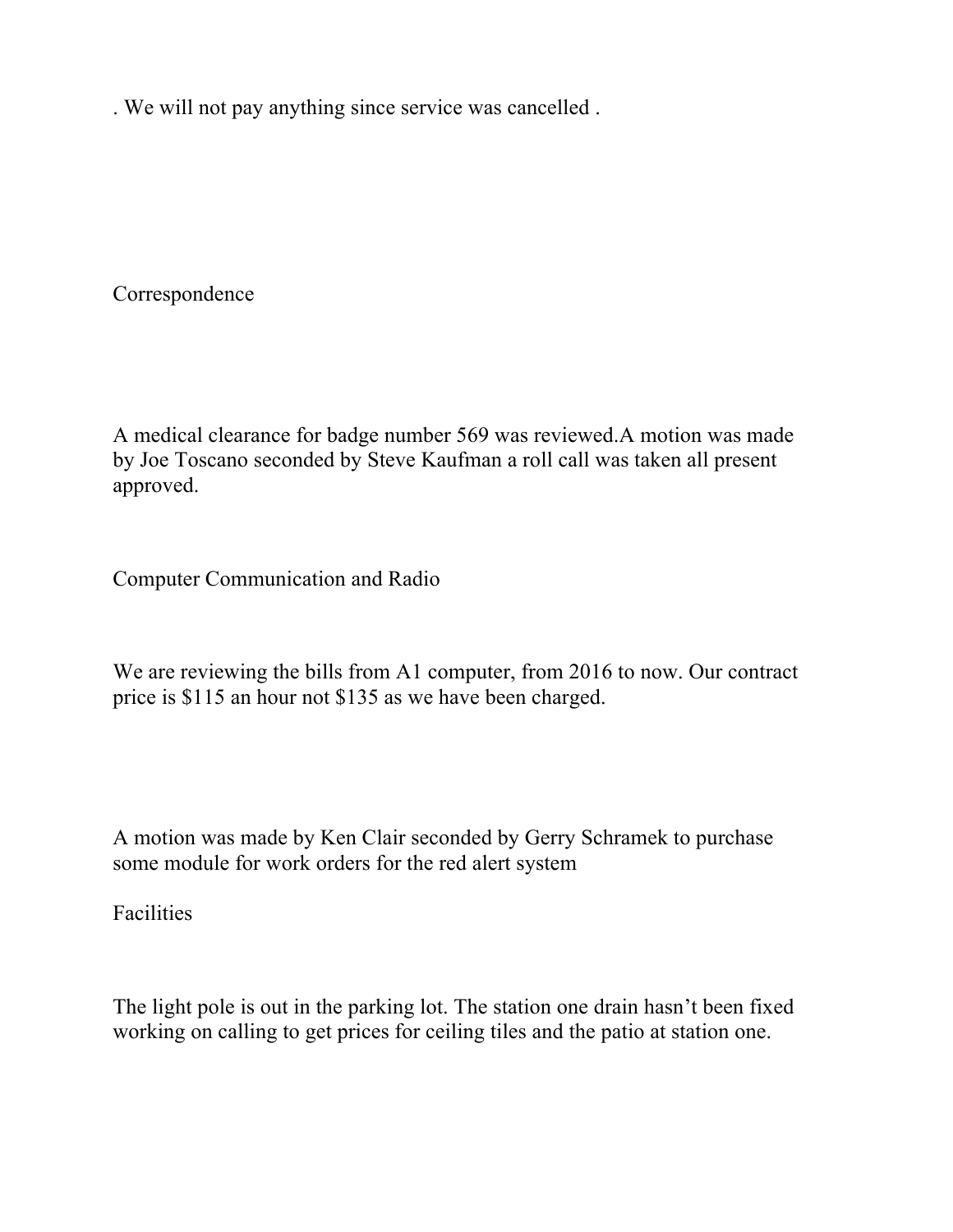Maintenance work order program will be purchased.

Fire and EMS equipment

The O2 bottles went out to be hydro testedthey came back in one weeks time the chief will inventory ropes and keep a log with data.

Fire roads

Steve Kaufman will be getting together with Vinny to install the fire roads

Fire prevention

No new business.

**Grants** 

Joe Toscano said that we were turn down for the grant.

Insurance claims

No new business.

Legal

No new business.

LOSAP

Joe Toscano spoke about ADP payroll. Effective immediately the treasurer and secretary will get paid by ADP. Joe Toscano will contact ADP by doing this the secretary and treasurer are salaried as a result they both will be covered under Workmen's Comp. of the district Gerry Schramek will contact Bruen ASAP.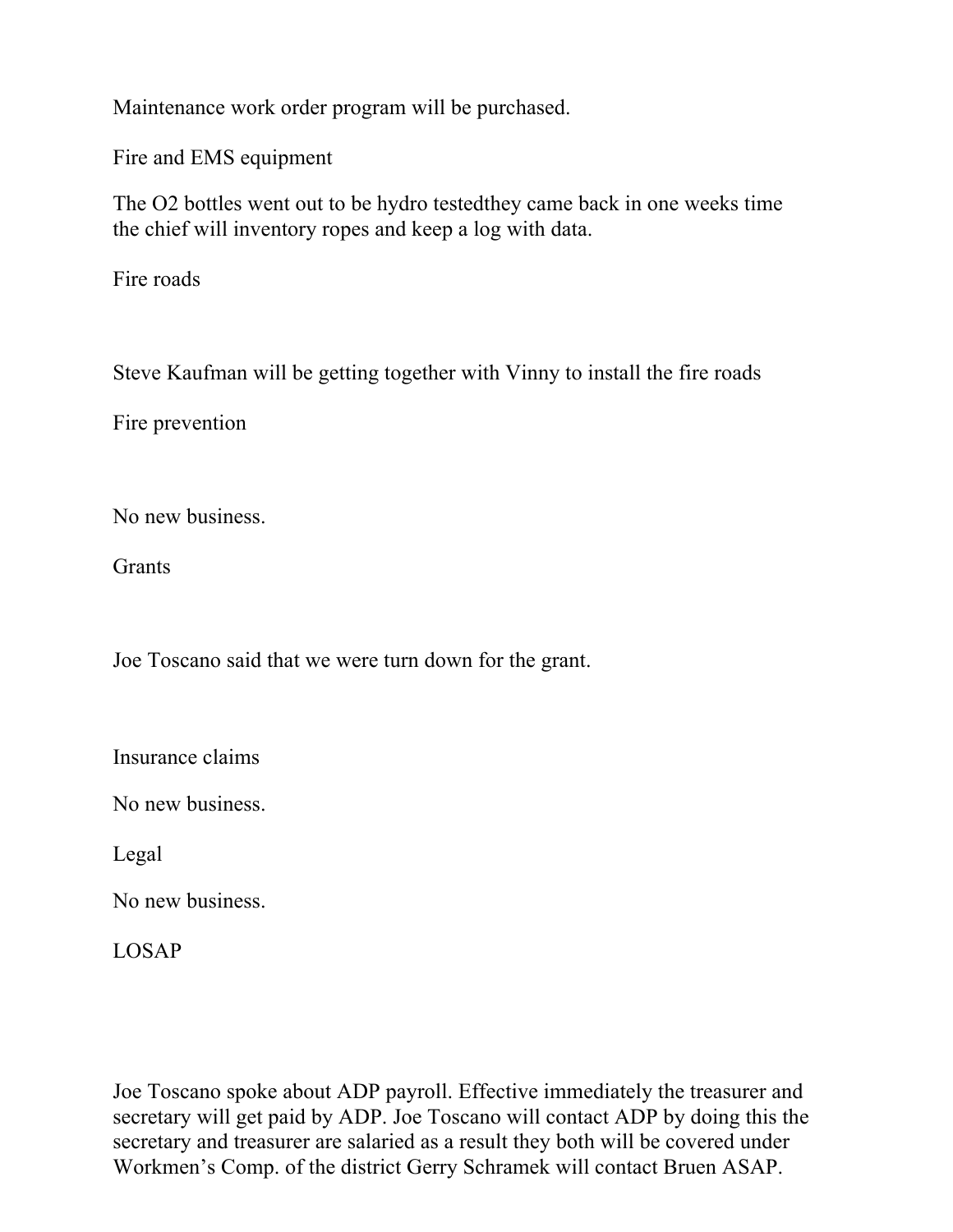## OSHA Mandates

72 members took hazmat 58 members took sexual harassment 45 members took VFIS

Next live burn is scheduled for April 20 at 6:30 PM sign-up sheet will be posted at the main house.

| Vehicle | Beginning Mileage | <b>Ending Mileage</b>    |
|---------|-------------------|--------------------------|
| 1111    | 15751             | 16392                    |
| 11 1 2  | 46469             | 47207 (starter replaced) |
| 11 1 3  | 16183             | 16753 (oil change)       |

Chief suggests getting snow tires for Nov-April, also do rear snows for the Ambulances.

- 11 2 4. Needs tires per Ruscon inspection
- 11 2 1 needs front tires. Per ruscon. Original since 1998

11-2-3 Needs new front tires. We will look into striping for the back as the paint on the back is chipping.

There has been a recall on the brush truck per Tom Giambattisto.

11-7-1 might need brakes.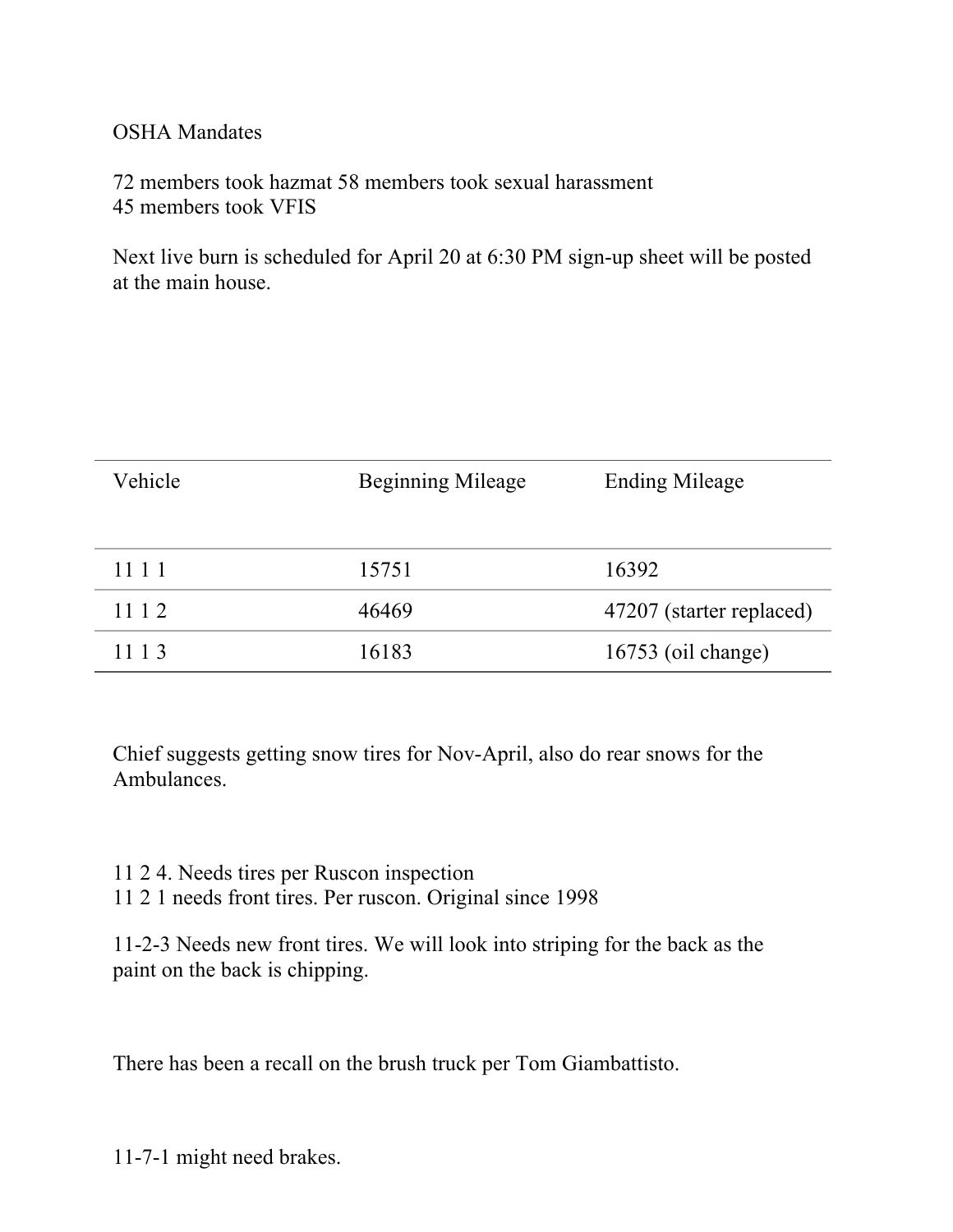Advertisement will be put in the papers for the sale of the boat. All bids will be opened at the May meeting.

Recruitment

Jeff Bergstrom will look into a small open house. Ken Clair will look into pricing to fix the electronic sign at the Main House.

EMS

No new business.

**Training** 

Chief submitted for EMS connections \$270 (November).

Capital Projects: Gerry Schramek is looking into Star Ridge property (4 acres).

New Apparatus

No new business.